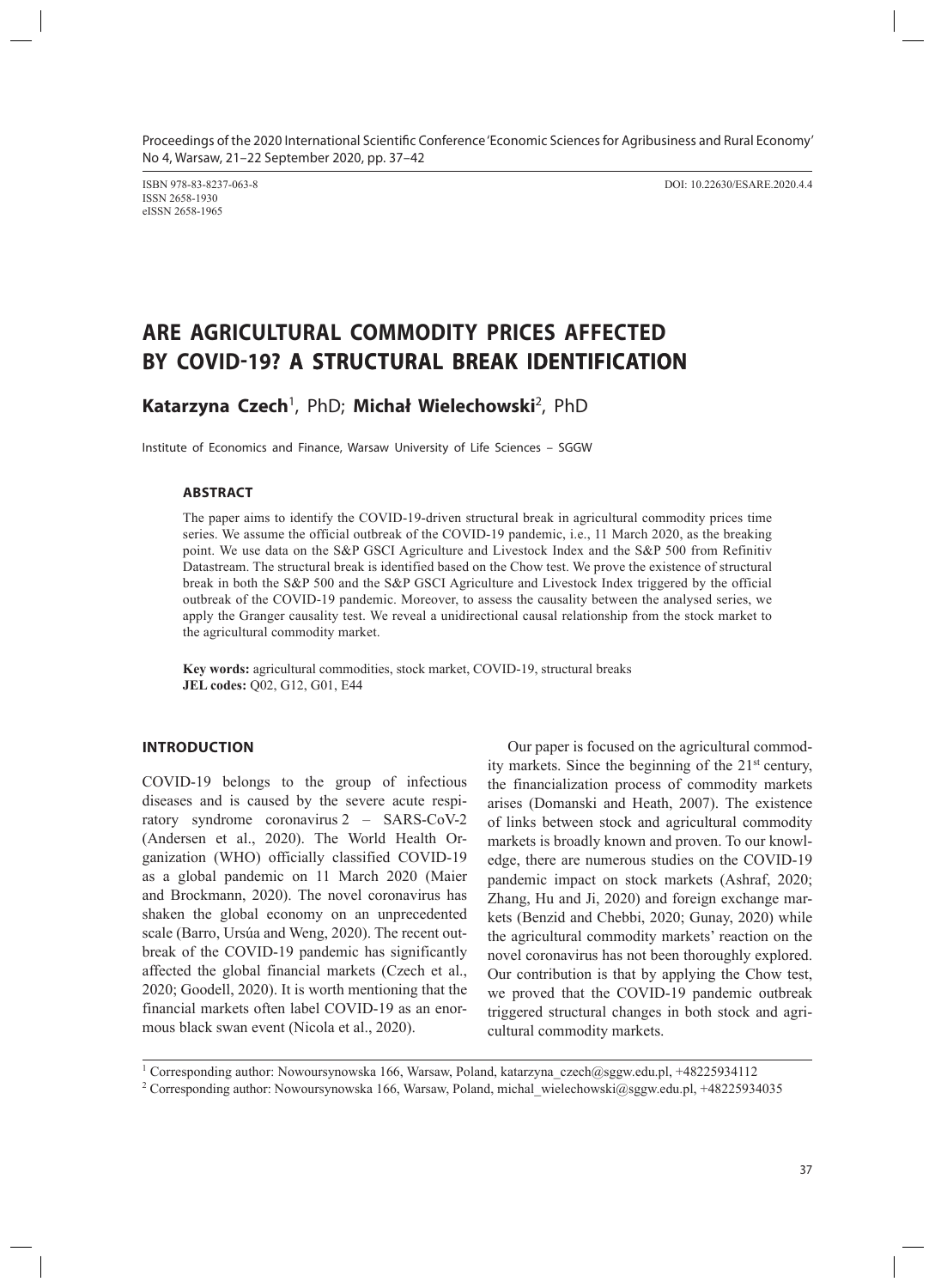The outline of the paper is as follows. The next section presents the literature review. Section 3 describes the material and research methods used. The posterior section includes empirical findings and discussion. The final section offers our conclusions.

# **THEORETICAL BACKGROUND**

In the  $21<sup>st</sup>$  century, commodity markets have experienced rapid liquidity growth, and an influx of investors attracted to commodities purely as investment products rather than as a means to support real economic activity via the hedging of risks (Vivian and Wohar, 2012; Silvennoinen and Thorp, 2013). Domanski and Heath (2007) state that commodity markets have adopted more and more features of traditional financial markets. Consequently, commodities have turned out to be an attractive investment alternative (Irwin and Sanders, 2012). Creti, Joëts and Mignon (2013) show that the links between stock and commodity markets evolve through time and are highly volatile, particularly since the global financial crisis. As a result, the phenomenon of commodity markets' financialization arises.

The commodity market could be characterised by large price changes, particularly during unexpected events and high uncertainty times (Kamdem, Essomba and Berinyuy, 2020). Baffes and Haniotis (2010) show that speculation is a key factor affecting commodity prices during a crisis. Creti, Joëts and Mignon (2013) observe that financial markets consider agricultural commodities, including coffee and cocoa, as speculative assets. According to Zhang and Broadstock (2018), food became the most influential commodity class in the market after the global financial crisis.

Shalini and Prasanna (2016) indicate that the transmission of the shocks across the financial markets during the financial crisis results in structural changes in commodity volatility. Structural breaks in the time series of food prices interest research studies (Jin and Kim, 2012). Vivian and Wohar (2012), studying all classes of commodities, found structural breaks in the volatility during the crisis period only in agricultural grain commodities. Nazlioglu,

Erdem and Soytas (2013) show that the dynamics of volatility transmission changes significantly following the food price crisis, particularly interrelationships between energy and agricultural markets. In the paper, we investigate whether the COVID-19 pandemic triggered the structural breaks, similarly to the recent global financial crisis.

Salisu, Akanni, and Raheem (2020) show the existence of a positive relationship between commodity price returns and the COVID-19 global fear index, confirming that commodity returns increase as COVID-19 related fear rises. Rajput et al. (2020) observe a sudden drop in the demand and supply of all commodities, including agricultural ones, due to the novel coronavirus outbreak. Barichello (2020), based on the UNCTAD Report Update, showed that in the first quarter of 2020, the average price decline was 6.8% for all agricultural commodities.

# **MATERIALS AND METHODS**

The paper aims to identify COVID-19 driven structural break in agricultural commodity prices time series. Knowing the impact of COVID-19 on the stock markets and the links between the stock and agricultural commodity markets, we build three research hypotheses to achieve the main aim of the study.

- H1: There is a causal relationship between stock and agricultural commodity markets.
- H2: The outbreak of the COVID-19 pandemic has triggered a structural break in the S&P 500 index series.
- H3: The outbreak of the COVID-19 pandemic has triggered a structural break in the S&P GSCI Agriculture and Livestock Index series.

The S&P GSCI Agriculture and Livestock Index belongs to the S&P Dow Jones Indices group and measures agricultural commodity market performance. It is considered a benchmark for investment in agricultural commodities and is designed to be a tradable index accessible to financial market participants. Moreover, the S&P GSCI Agriculture and Livestock Index reflects price movements and inflation in the global economy, enhancing its suitability as a benchmark. The index includes prices of the main agricul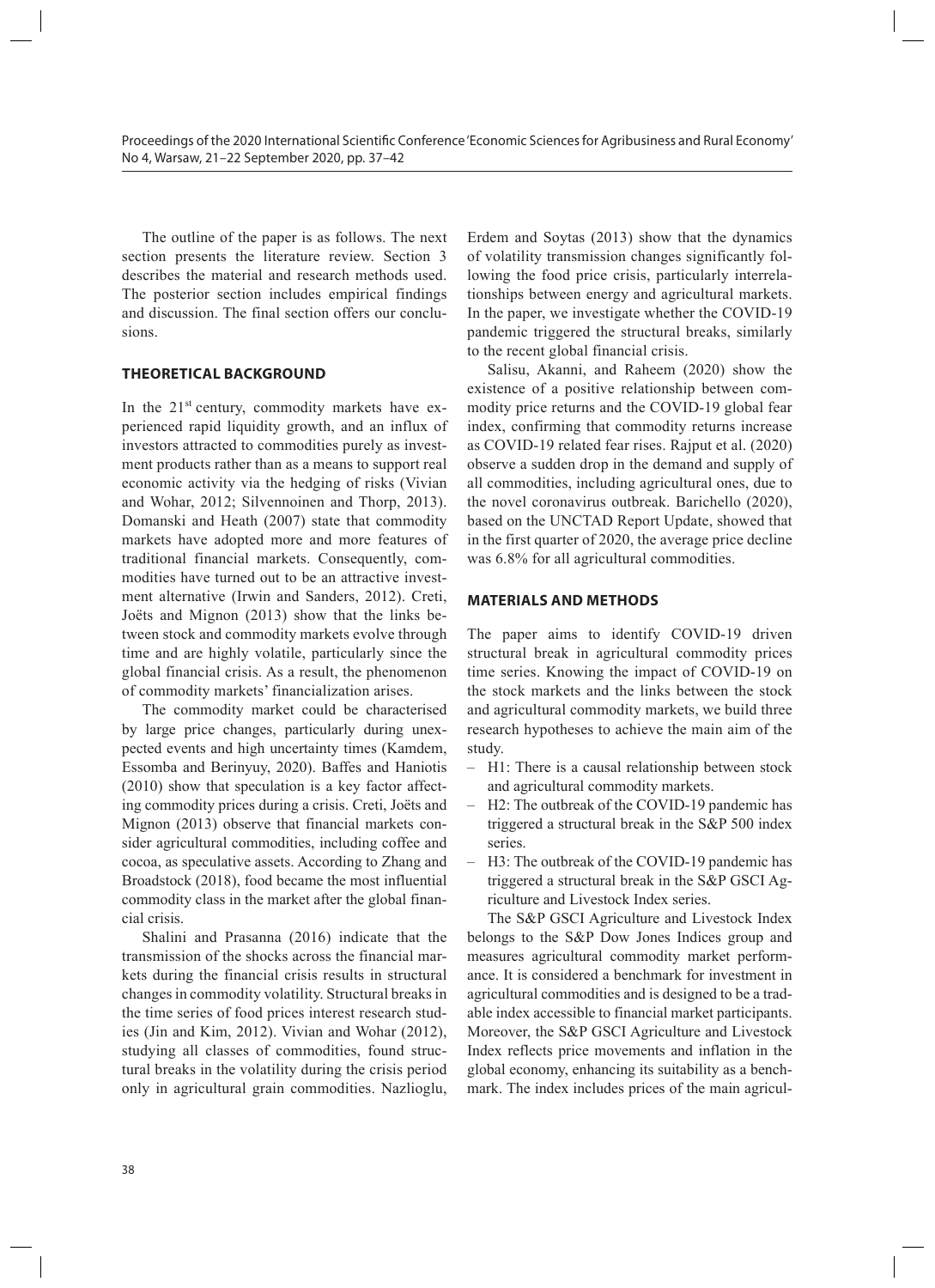tural commodities, i.e. wheat, corn, soybeans, coffee, sugar, cocoa, cotton, lean hogs, live cattle, and feeder cattle (S&P GSCI, 2020).

The S&P 500 is an iconic financial market indicator and is recognized worldwide as one of the premier benchmarks for stock markets. The S&P 500 is the world's most-followed stock market index (Revenue, 2016). The index comprises 500 constituent companies and measures the performance of the large-cap segment of the market (S&P U.S., 2020a, b).

Daily data on the S&P GSCI Agriculture and Livestock Index and the S&P 500 come from the Refinitiv Datastream. The research covers the period from the beginning of 2000 till 2 September 2020.

To assess the causality between the S&P 500 and the S&P GSCI Agriculture and Livestock Index, we apply the Granger causality test (Granger, 1969). *X* is said to Granger-cause *Y* if *Y* can be better predicted using the lagged values of both *X* and *Y* than by using the history of *Y* alone. The null hypothesis states that *X* ddoes not Granger-cause *Y*. The Granger causality test is sensitive to the stationary of variables series. The series stationarity is checked based on the augmented Dickey-Fuller (ADF) test (Dickey and Fuller, 1979). The ADF null hypothesis assumes that the time series is integrated of order  $1$  (I(1)), implying that the process contains a unit root and is therefore non-stationary.

We investigate the impact of the official announcement of the COVID-19 pandemic on agricultural commodity markets, searching for a structural break in the analysed time series. Structural breaks identification is the way to measure price-variation, including commodity markets (Jin and Kim, 2012). Structural change is identified based on the first- -order autoregressive model (1):

$$
y_t = \alpha + \beta y_{t-1} + \varepsilon_t, \tag{1}
$$

where  $\varepsilon_t$  is a time series of serially uncorrelated shocks,  $\alpha$ ,  $\beta$  are the model parameters and explanatory variables  $y_{t-1}$  are lagged values of  $y_t$ . The structural break occurs when at least one of the above-mentioned parameters is changed in the sample period at some date. In other words, it is called a structural break when a time series abruptly changes at a certain point in time.

The classical test for structural change is introduced by Chow (1960). Hansen (2001) provides the main disadvantages of applying the Chow breakpoint test and stresses that the test's main limitation is that researcher needs to know about the structural break date in advance. More advanced tests detecting structural breaks in time series are, e.g. Andrews (1993) or Bai and Perron (1998, 2003). However, in the paper, we would like to check if there is a structural break in the time series for a specific date, i.e. the announcement of the COVID-19 pandemic by the World Health Organization. Therefore, we apply the Chow test, which allows us to identify the structural change within the specific expected date. We assume that the official outbreak of the COVID-19 pandemic, i.e. 11 March 2020, brought about structural changes both in stock and agricultural commodity markets' prices.

### **RESEARCH RESULTS AND DISCUSSION**

The Granger causality test is sensitive to the stationary of variables series. Table 1 presents the calculated *t*-statistic for the ADF unit root test.

The results of ADF tests presented in Table 1 show that the analysed time series are integrated of

**Table 1.** The ADF test results

| Variable                                 | Level     |                     | First differences                |            |
|------------------------------------------|-----------|---------------------|----------------------------------|------------|
|                                          | intercept | intercept and trend | intercept and trend<br>intercept |            |
| $\vert$ S&P 500                          | L 10      | $-141$              | $-22.99***$                      | $-2312***$ |
| S&P GSCI Agriculture and Livestock Index | $-1.78$   | $-1.54$             | $-70.69***$                      | $-70.69$   |

\*\*\* $H_0$  is rejected at the 1%, \*\*5%, and \*10% significance level.

Source: own calculations based on Refinitiv Datastream.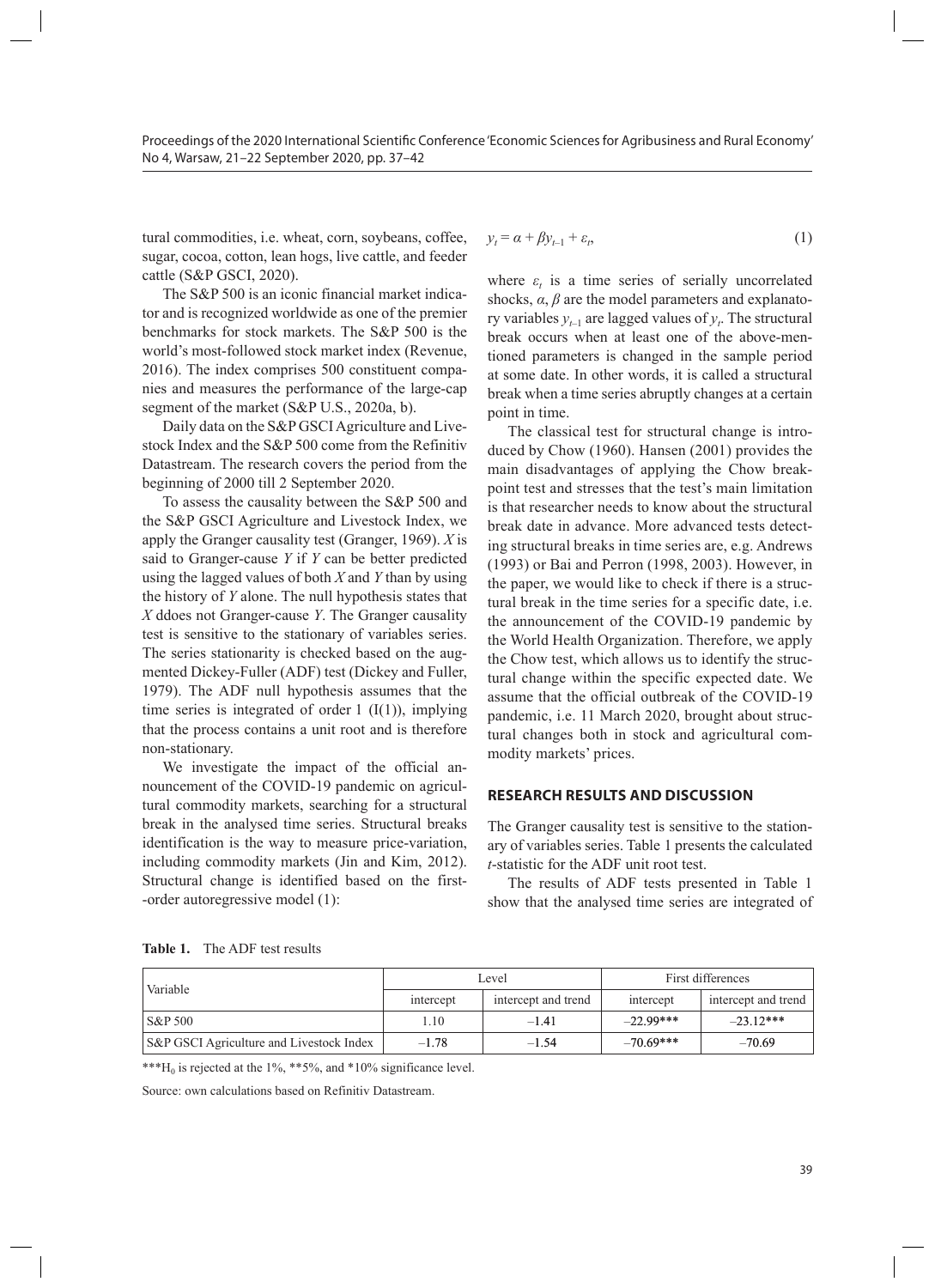first-order. We obtain the stationary processes by applying the first differences of the logarithmic values of the original time series.

Researchers emphasize that the stock and agricultural commodity markets are correlated, and their relationship has been significant since the last global financial crisis. The Granger causality test is used to assess the link between stock and agricultural commodity markets. Table 2 depicts the estimated Granger causality F test statistics and the corresponding *p*-values.

Granger causality test results show that we cannot reject the null hypothesis stating that the S&P GSCI Agriculture and Livestock Index does not Granger- -cause the S&P 500. However, we prove that the S&P 500 does Granger-cause the S&P GSCI Agriculture and Livestock Index at the significance level below 1%. It implies that the S&P GSCI Agriculture and Livestock Index can be better predicted using the history of the S&P 500 than by applying only its lag values. The Granger causality test reveals a one-side causal relationship from the S&P 500 to the S&P GSCI Agriculture and Livestock Index.

Structural change is identified based on the first- -order autoregressive model (1) for the S&P 500 and the S&P GSCI Agriculture and Livestock Index series. The model is built for the first differences of the logarithmic values of the analysed time series. Table 3 presents the estimated models' coefficients. The obtained results are in line with Creti, Joëts and Mignon (2013).

The results presented in Table 3 show that intercept coefficients are not significant. The null hypothesis that slope coefficients in the S&P 500 and the S&P GSCI Agriculture and Livestock Index models equal zero is rejected at 1% and 5% significance levels, respectively. The estimated models (1) are applied to identify a structural break in the S&P 500 and the S&P GSCI Agriculture and Livestock Index series. The results of the Chow breakpoint test are presented in Table 4.

The null hypothesis in the Chow test assumes that there are no structural breaks at specified dates. In the paper, we assume that the breakpoint is the day of the COVID-19 pandemic announce-

**Table 2.** Granger causality test results

| Dependent variable $(Y)$                 | Predictor variable $(X)$                 | Test statistic | <i>p</i> -value |
|------------------------------------------|------------------------------------------|----------------|-----------------|
| $S\&P 500$                               | S&P GSCI Agriculture and Livestock Index | 1.31           | 0.270           |
| S&P GSCI Agriculture and Livestock Index | S&P 500                                  | $6.1^{\circ}$  | 0.001           |

Source: own calculations based on Refinitiv Datastream.

**Table 3.** First-order autoregressive models for the S&P 500 and the S&P GSCI Agriculture and Livestock Index series

| S&P 500                                  |                     |                 |            |  |
|------------------------------------------|---------------------|-----------------|------------|--|
| Coefficient                              | estimated parameter | $t$ -statistics | $p$ -value |  |
| Constant                                 | 0.01                | 1.16            | 0.248      |  |
| Slope coefficient                        | $-0.11$             | $-8.40$         | 0.000      |  |
| S&P GSCI Agriculture and Livestock Index |                     |                 |            |  |
| Coefficient                              | estimated parameter | $t$ -statistics | $p$ -value |  |
| Constant                                 | 0.01                | 0.70            | 0.482      |  |
| Slope coefficient                        | 0.03                | 1.97            | 0.049      |  |

Source: own calculations based on Refinitiv Datastream.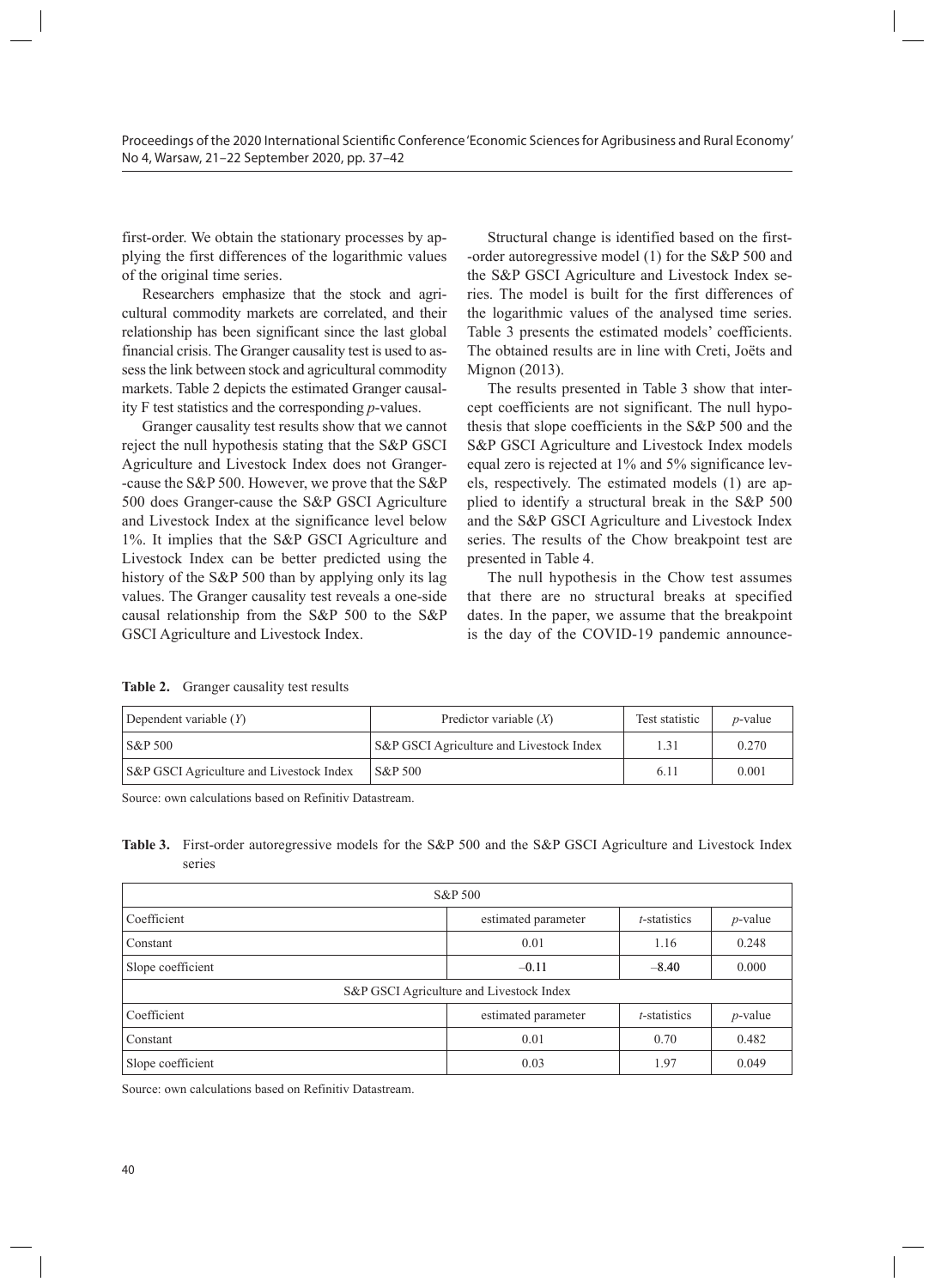| Table 4. |  | Chow breakpoint test results |  |  |
|----------|--|------------------------------|--|--|
|----------|--|------------------------------|--|--|

| Variable                                 | Wald test statistic | $p$ -value |
|------------------------------------------|---------------------|------------|
| S&P 500                                  | 61.89               | 0.000      |
| S&P GSCI Agriculture and Livestock Index | 5.86                | 0.054      |

Source: own calculations based on Refinitiv Datastream.

ment, i.e. 11 March 2020. The test results presented in Table 4 show a structural break in the S&P 500 and the S&P GSCI Agriculture and Livestock Index series, at 1% and 10% significance levels, respectively. The obtained results suggest that the COVID-19 pandemic has affected not only the stock market but also the agricultural commodity market. Our results are in line with study by Vivian and Wohar (2012), which identified structural breaks in agricultural commodity prices' volatility during times of financial crisis.

# **CONCLUSIONS**

Agricultural commodity markets attract investors since the beginning of the  $21<sup>st</sup>$  century. Links between the stock market and agricultural commodity market have tightened since the global financial crisis. We reveal a unidirectional Granger causal relationship from the stock market to the agricultural commodity market.

Both stock and commodity markets are substantially volatile since the global financial crisis, particularly in times of huge uncertainty. The COVID-19 pandemic labelled as a black swan event is a perfect example of an overwhelmingly high uncertainty period. In the paper, we assess the reaction of the stock and agricultural commodity markets, in detail the S&P 500 index and the S&P GSCI Agriculture and Livestock Index, to the COVID-19 pandemic outbreak, i.e. 11 March 2020. We prove the existence of structural break in both the S&P 500 and the S&P GSCI Agriculture and Livestock Index triggered by the official outbreak of the COVID-19 pandemic. Our results confirmed all three research hypotheses. Explaining the reaction of specific agricultural commodity groups to the COVID-19 pandemic is a challenge for future research.

# **REFERENCES**

- 1. Andersen, K.G., Rambaut, A., Lipkin, W.I., Holmes, E.C., Garry, R.F. (2020). The proximal origin of SARS-CoV-2. Nature Medicine, 26 (4), pp. 450-452.
- 2. Andrews, D.W. (1993). Tests for parameter instability and structural change with unknown change point. Econometrica: Journal of the Econometric Society, 61 (4), pp. 821-856.
- 3. Ashraf, B.N. (2020). Stock markets' reaction to COVID-19: cases or fatalities? Research in International Business and Finance, 54, pp. 1-7.
- 4. Baffes, J., Haniotis, T. (2010). Placing the 2006/08 commodity price boom into perspective. World Bank Policy Research Working Paper, 5371.
- 5. Bai, J., Perron, P. (1998). Estimating and testing linear models with multiple structural changes. Econometrica, 66 (1), pp. 47-78.
- 6. Bai, J., Perron, P. (2003). Computation and analysis of multiple structural change models. Journal of Applied Econometrics, 18 (1), pp. 1-22.
- 7. Barichello, R. (2020). The COVID-19 pandemic: Anticipating its effects on Canada's agricultural trade. Canadian Journal of Agricultural Economics, 68 (2), pp. 219-224.
- 8. Barro, R.J., Ursúa, J.F., Weng, J. (2020). The coronavirus and the Great Influenza epidemic: Lessons from the 'Spanish Flu' for the coronavirus' potential effects on mortality and economic activity. NBER Working Paper, 26866.
- 9. Benzid, L., Chebbi, K. (2020). The Impact of COVID-19 on Exchange Rate Volatility: Evidence through GARCH Model. SSRN, 3612141. Retrieved from: https://ssrn. com/abstract=3612141 [accessed 01.09.2020].
- 10. Chow, G.C. (1960). Tests of equality between sets of coefficients in two linear regressions. Econometrica: Journal of the Econometric Society, 23 (3), pp. 591-605.
- 11. Creti, A., Joëts, M., Mignon, V. (2013). On the links between stock and commodity markets' volatility. Energy Economics, 37, pp. 16-28.
- 12. Czech, K., Wielechowski, M., Kotyza, P., Benešová, I., Laputková, A. (2020). Shaking Stability: COVID-19